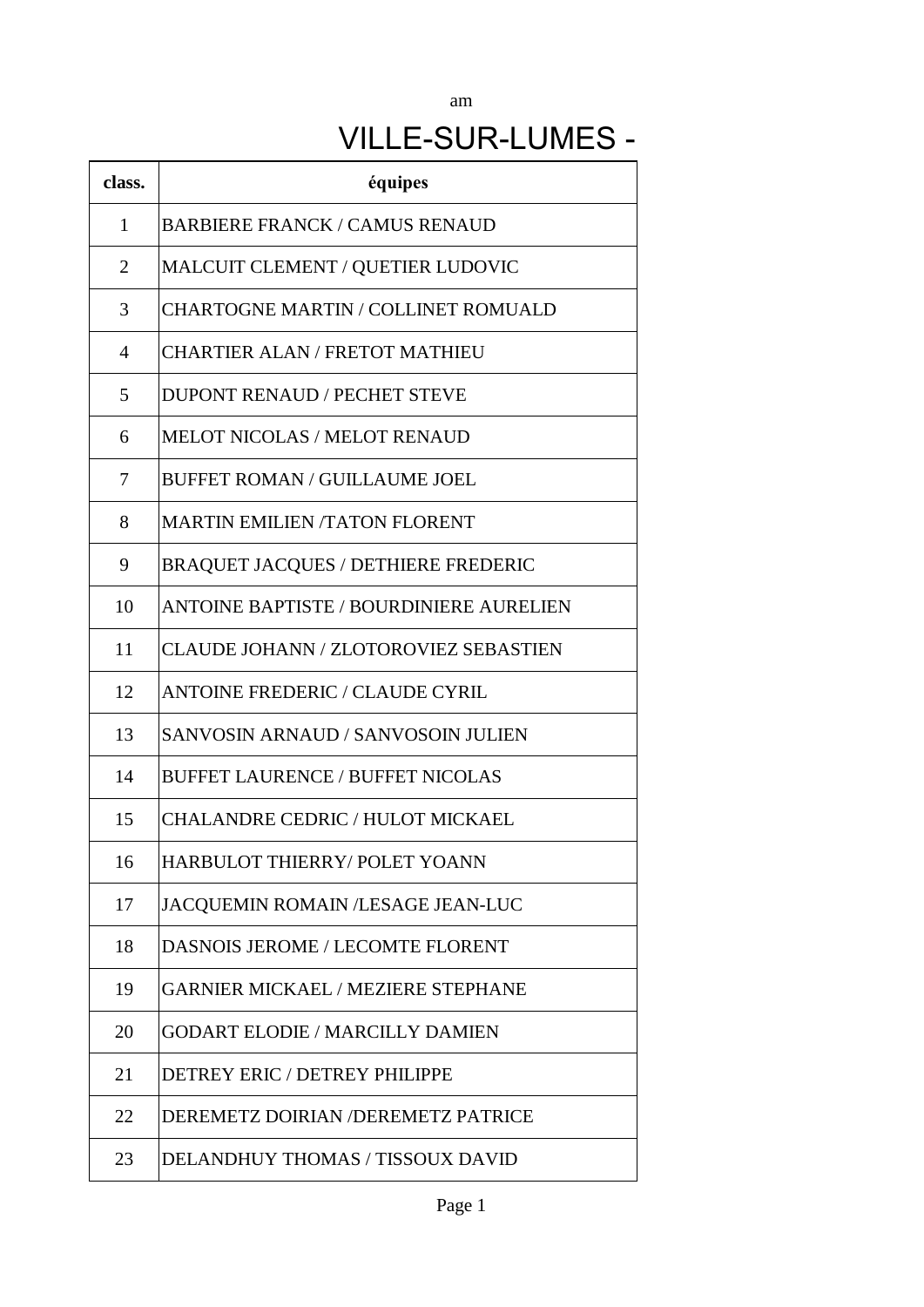| 24 | ANTOINE CHRISTOPHE / ARNOULD CHRISTOPHE    |
|----|--------------------------------------------|
| 25 | <b>AMOUR BENOIT / MIGNON CEDRIC</b>        |
| 26 | <b>DUCAT DAMIEN / PETITFILS HUGO</b>       |
| 27 | DECOUT DENIS / MANDELLI MICHAEL            |
| 28 | ALEXANDRE YANNICK / DECAUX M CHARLOTTE     |
| 29 | LASSOURCE JEAN-MICHEL / ROULOT KEVIN       |
| 30 | FRICOTTEAU FRANCK / GOUVENEAUX BENOIT      |
| 31 | LATREILLE LEO / LATREILLE SOPHIE           |
| 32 | MALLET CLEMENT / NOBEL REMY                |
| 33 | <b>BUFFET GERALD / SENELLE JEAN CLAUDE</b> |
| 34 | <b>GRUYER ROMUALD / RAGUET LAETITIA</b>    |
| 35 | <b>SALLE GILLES / SALLE LUCIE</b>          |
| 36 | LEDOUX ALEXIS / NAVAUX ADRIEN              |
| 37 | PIERRARD YANNICK / SACRE STEVE             |
| 38 | FRAITURE ERIC / ROUSSEL JEAN-MARC          |
| 39 | GOUSSARD JENNIFER / MEDINA OPHELIE         |
| 40 | <b>DUPONT ALEXIS / DUPONT CHLOE</b>        |
| 41 | DENOUILLE SANDRA / LARTISIEN CAMILLE       |
| 42 | <b>CHABOTIER LAURA / QUETIER NOEMIE</b>    |
|    |                                            |

## **cadets**

DIEU THOMAS / GARNIER HUGO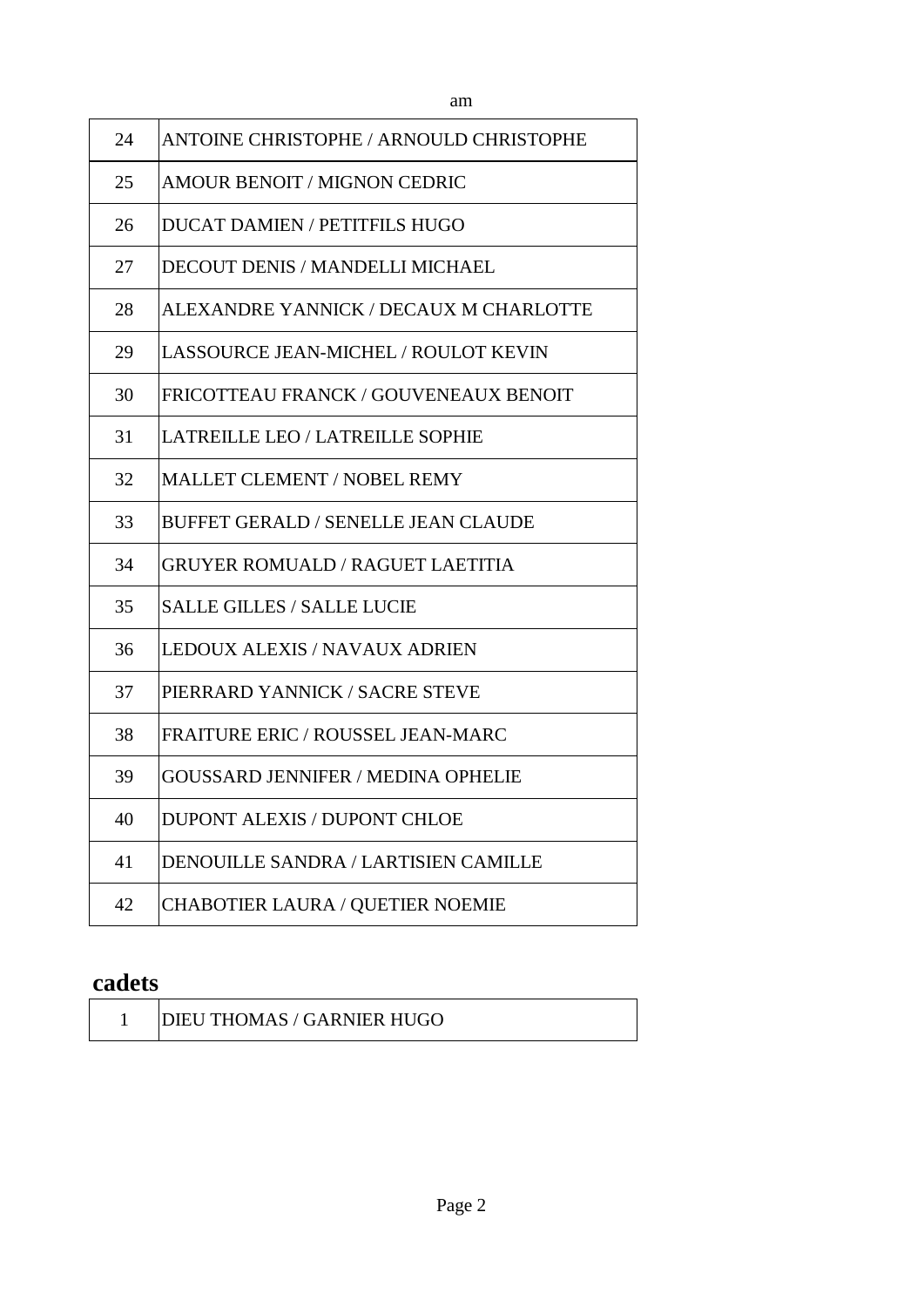am

## $2016 - \text{matin}$ : RELAIS

| clubs                   | cat.         | temps | points |
|-------------------------|--------------|-------|--------|
| <b>USCN</b>             | <b>SH</b>    | 42:06 | 120    |
| CTA / AS Sommer         | <b>SH</b>    | 42:08 | 115    |
| RMT/MONTHERME           | <b>SH</b>    | 43:01 | 110    |
| <b>CTA</b>              | <b>SH</b>    | 43:20 | 105    |
| <b>SEMOY VTT CL</b>     | <b>SH</b>    | 43:39 | 100    |
| TURENNE CYC.            | VH           | 43:53 | 95     |
| <b>CTA</b>              | <b>SH</b>    | 44:01 | 90     |
| <b>UVCCM</b>            | <b>SH</b>    | 44:16 | 85     |
| <b>ATTIGNY VOUZIERS</b> | <b>SH</b>    | 44:20 | 84     |
| <b>SEDAN USCN</b>       | <b>SH</b>    | 44:55 | 83     |
|                         | <b>SH</b>    | 44:57 | 82     |
| <b>CTA</b>              | <b>SH</b>    | 44:57 | 81     |
| <b>USCN</b>             | <b>SH</b>    | 45:04 | 80     |
| <b>CTA</b>              | <b>MIXTE</b> | 45:33 | 79     |
| <b>SEDAN TRIAT</b>      | <b>SH</b>    | 46:24 | 78     |
| <b>UVCCM</b>            | <b>SH</b>    | 47:27 | 77     |
| RETHEL CTA              | VH           | 47:34 | 76     |
| <b>USC NOUVION</b>      | SH           | 47:42 | 75     |
| <b>USCN</b>             | <b>SH</b>    | 47:46 | 74     |
| <b>CM</b>               | <b>MIXTE</b> | 47:51 | 73     |
| NL                      | VH           | 47:52 | 72     |
| <b>AS VERDUN</b>        | SH           | 48:01 | 71     |
| NL                      | <b>SH</b>    | 48:26 | 70     |